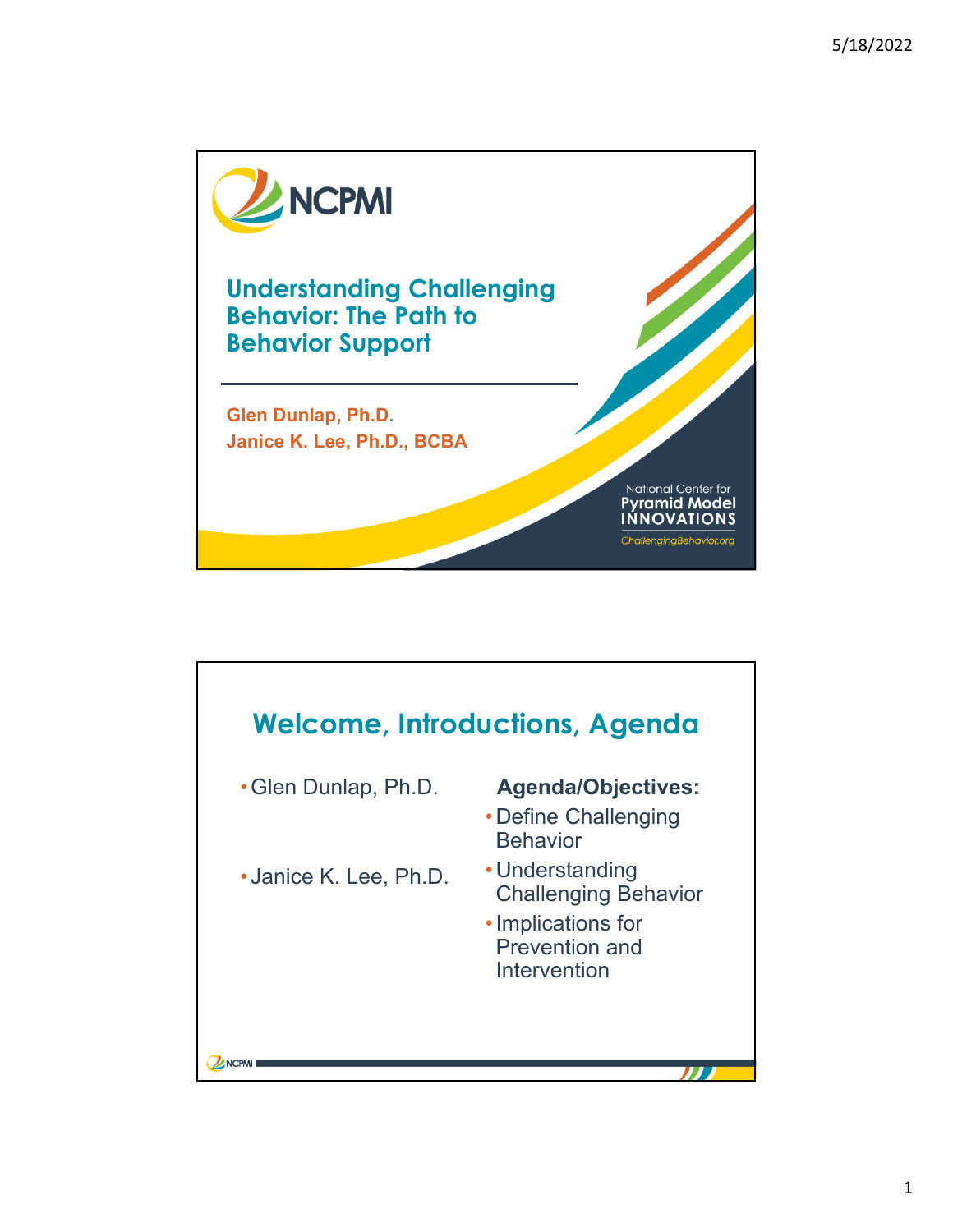

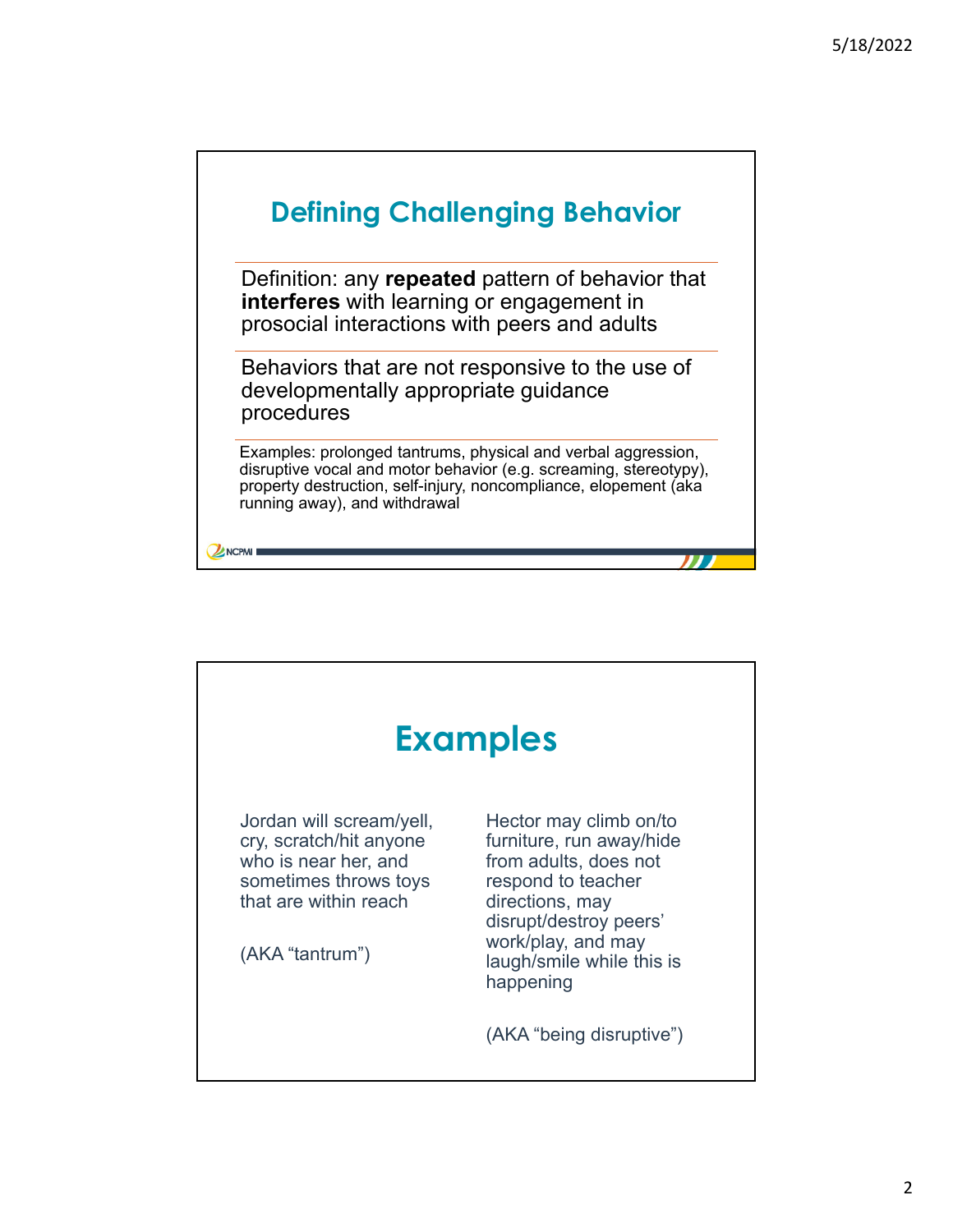

| <b>Forms of</b><br><b>Challenging</b><br><b>Behavior</b> | <b>Tantrums</b>                 |
|----------------------------------------------------------|---------------------------------|
|                                                          | <b>Biting</b>                   |
|                                                          | Ignoring directions/no response |
|                                                          | Screaming                       |
|                                                          | Profanity/threatening language  |
|                                                          | Throwing toys/objects           |
|                                                          | Destroying others' work/play    |
|                                                          | Withdrawal                      |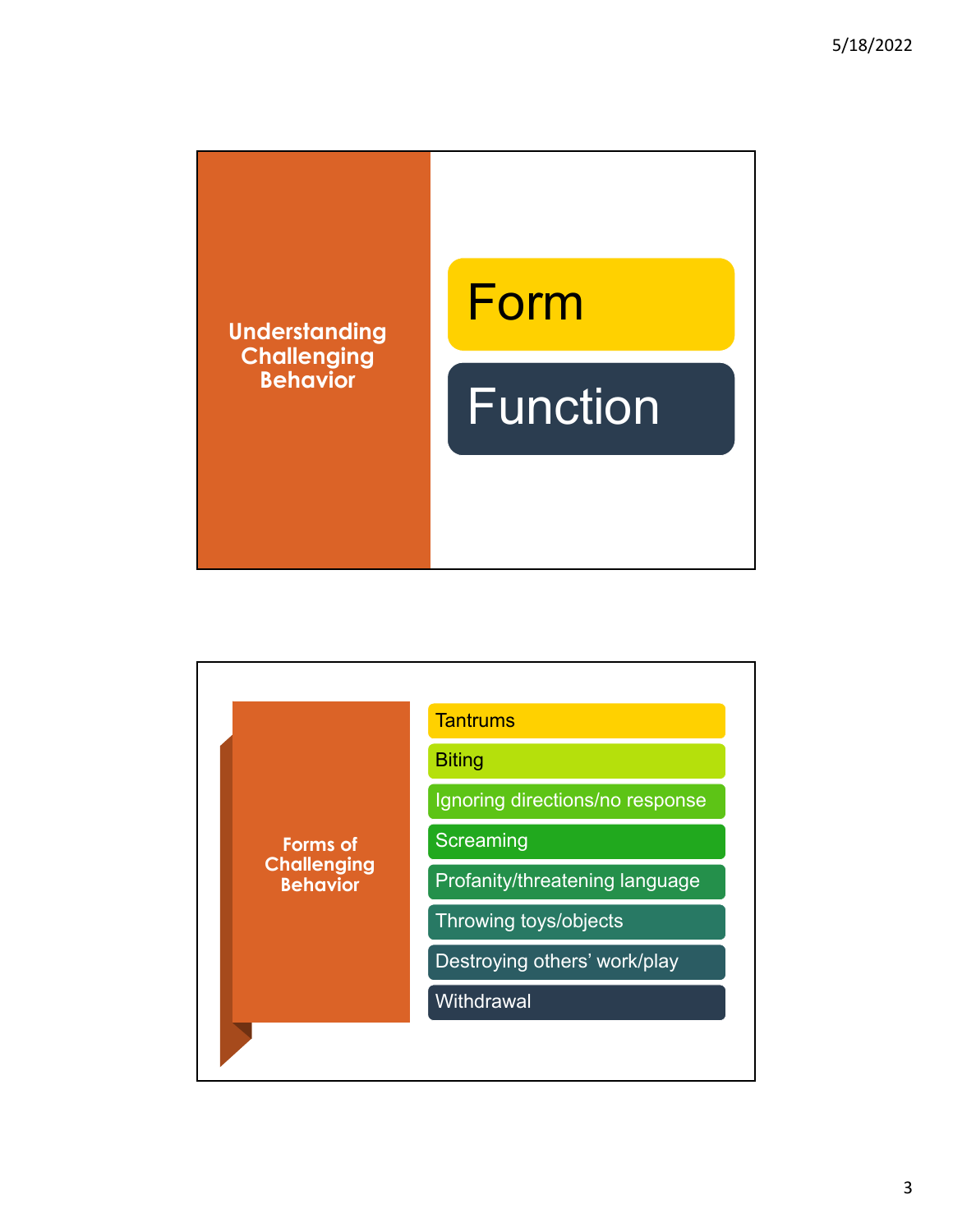

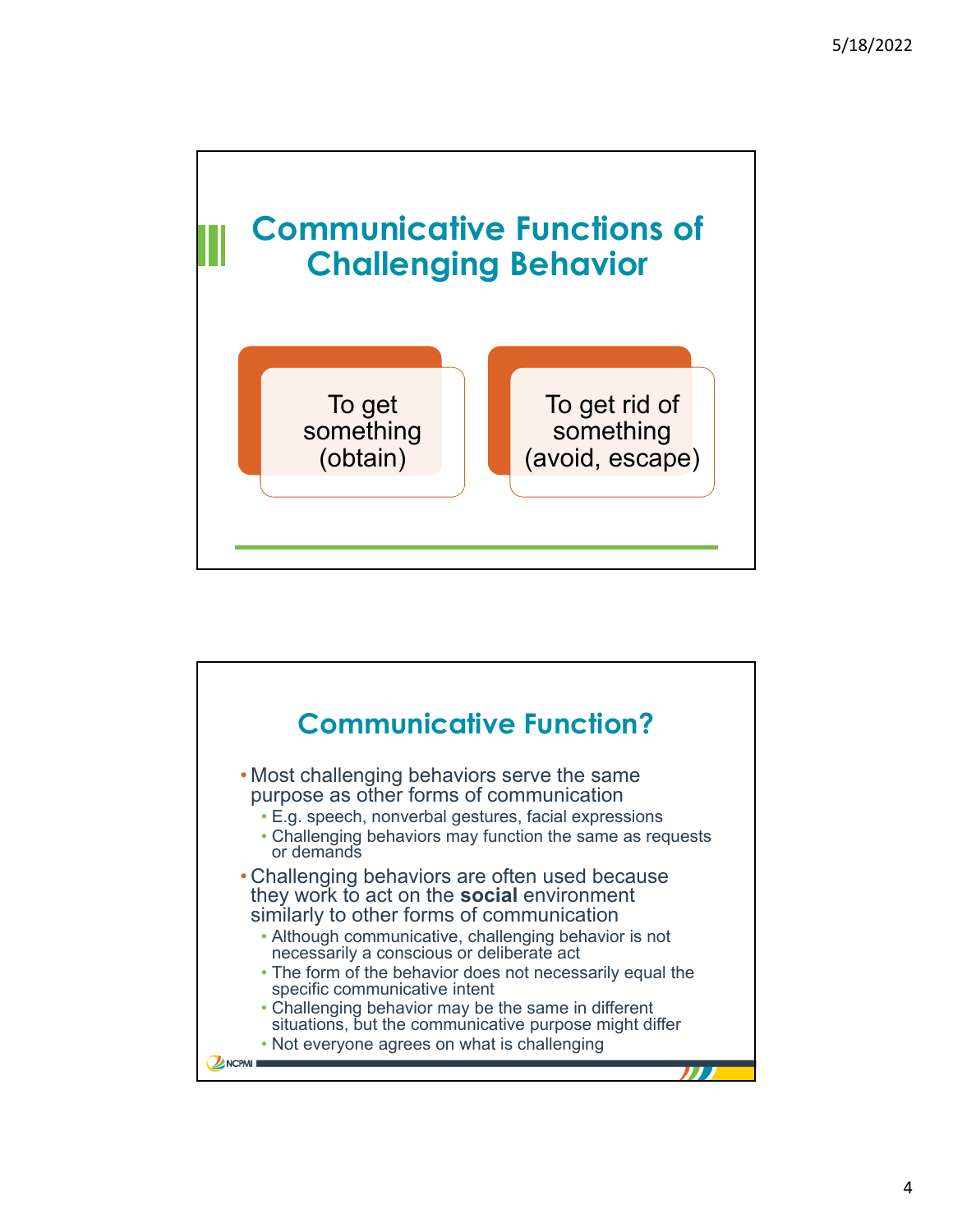

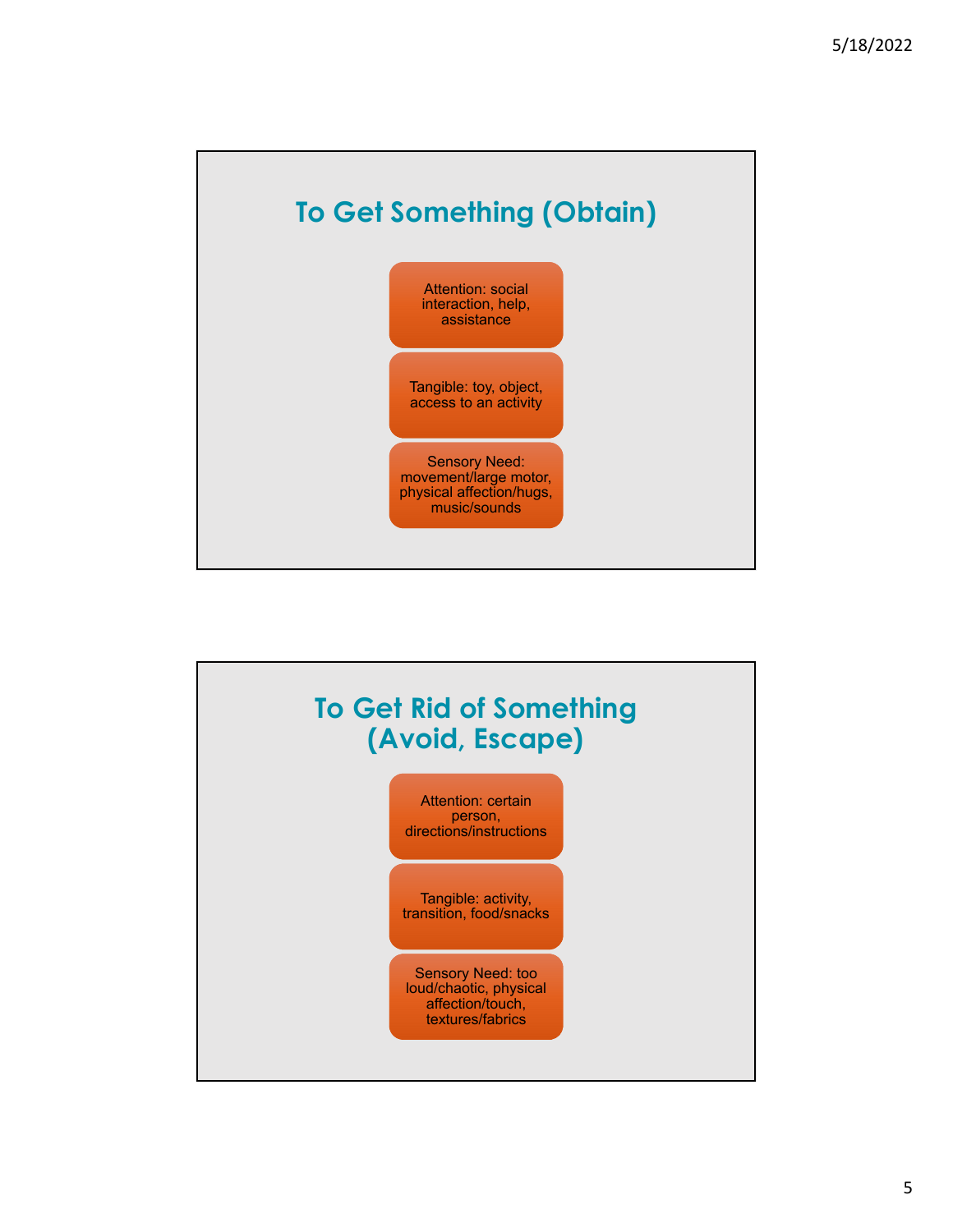

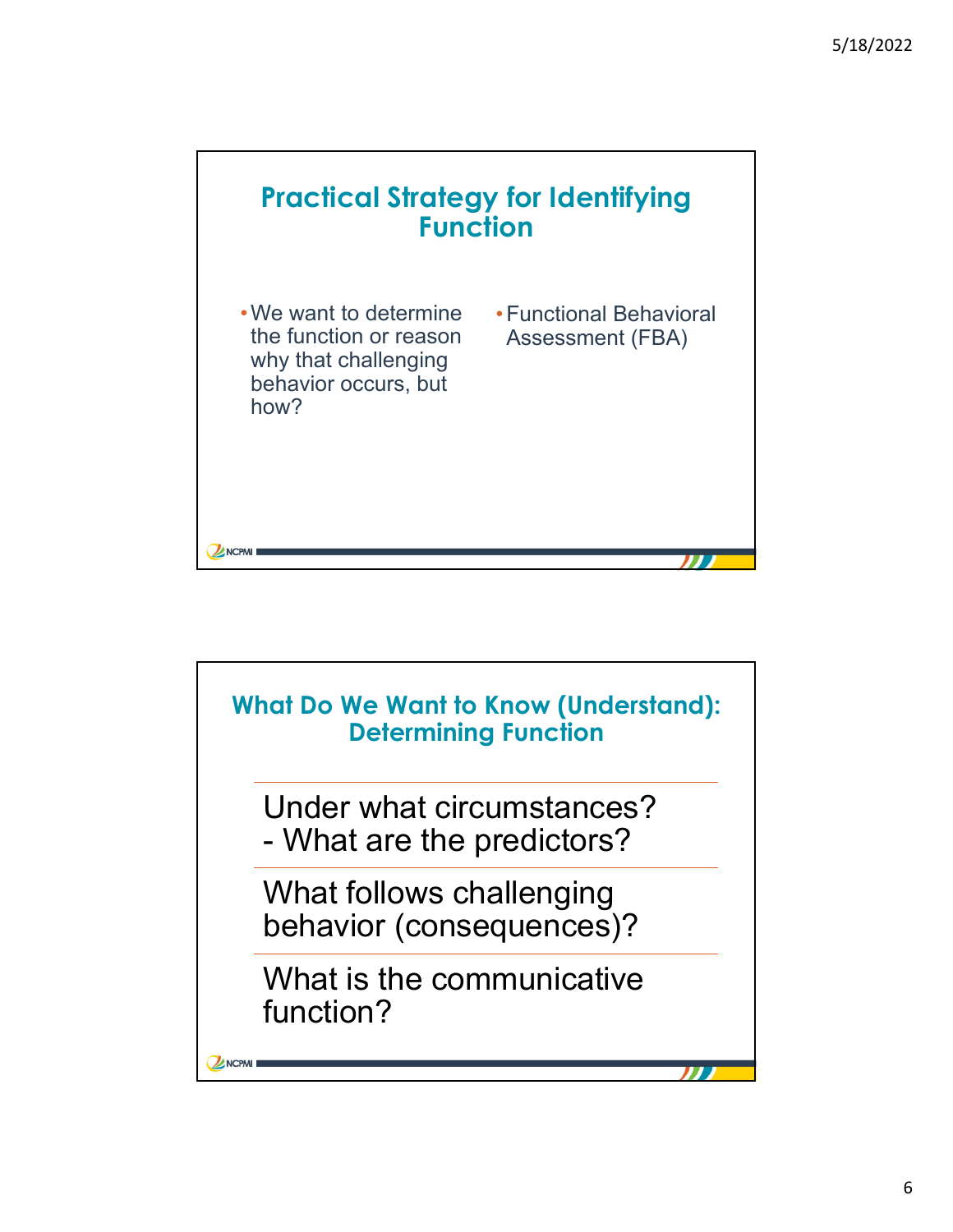

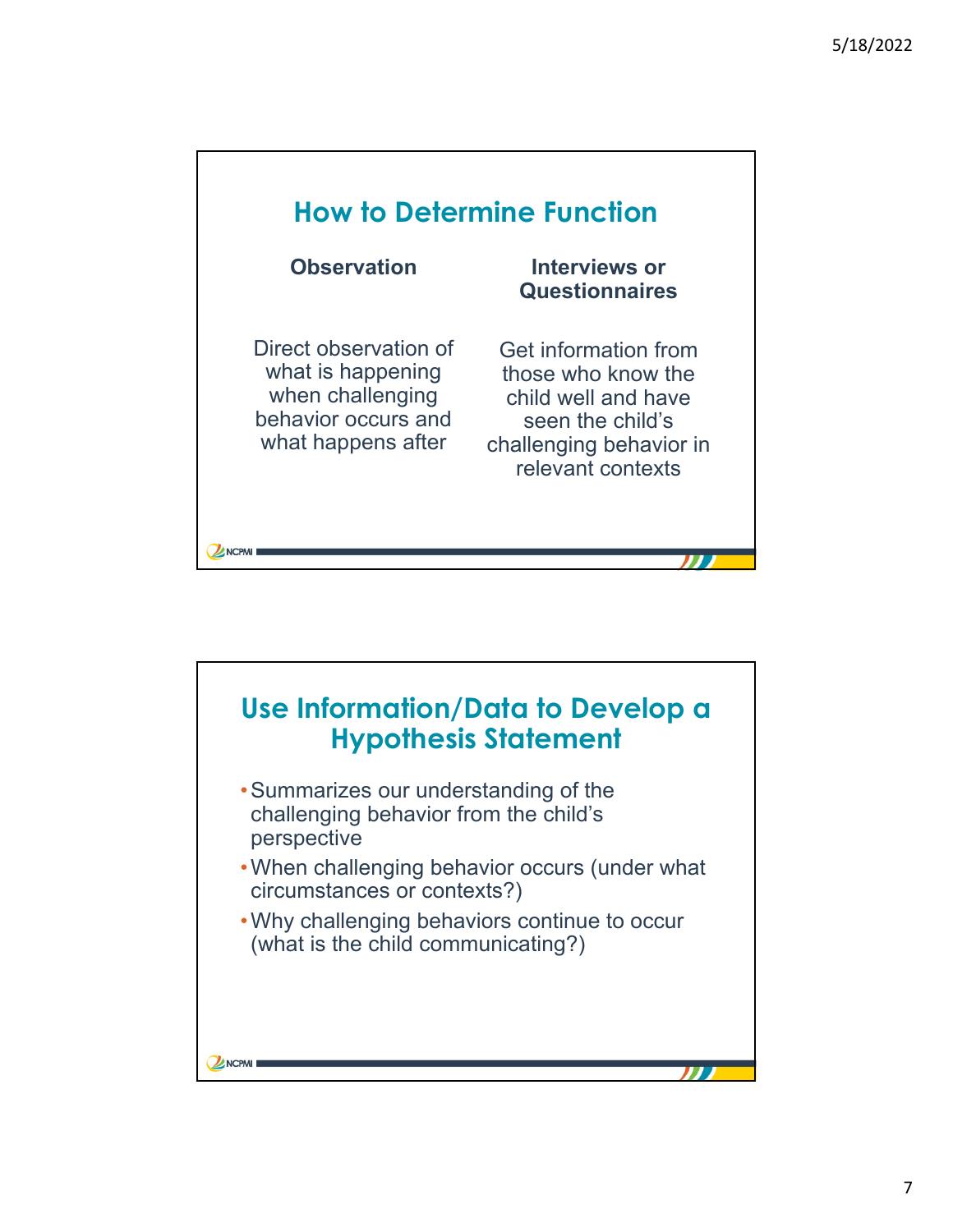

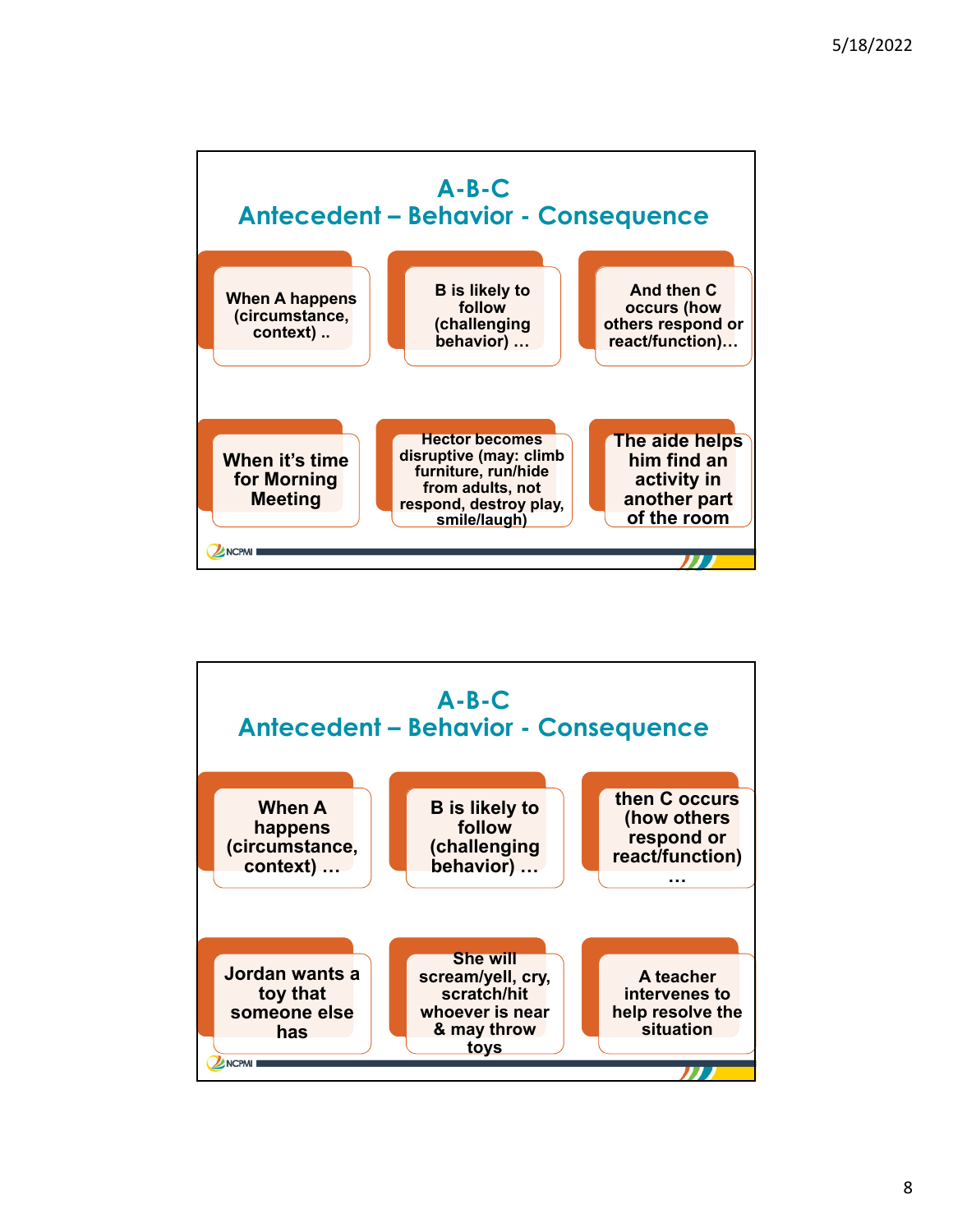

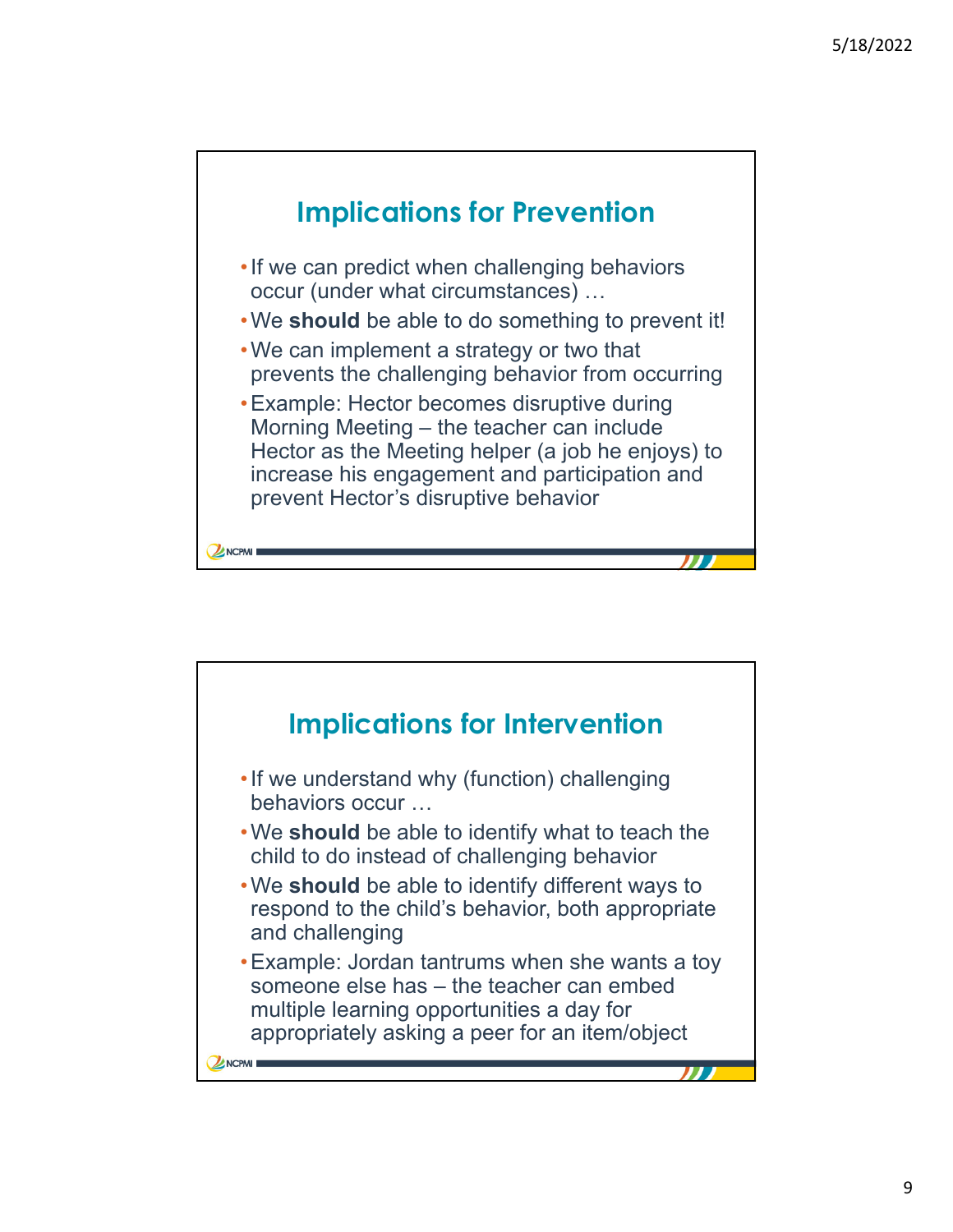

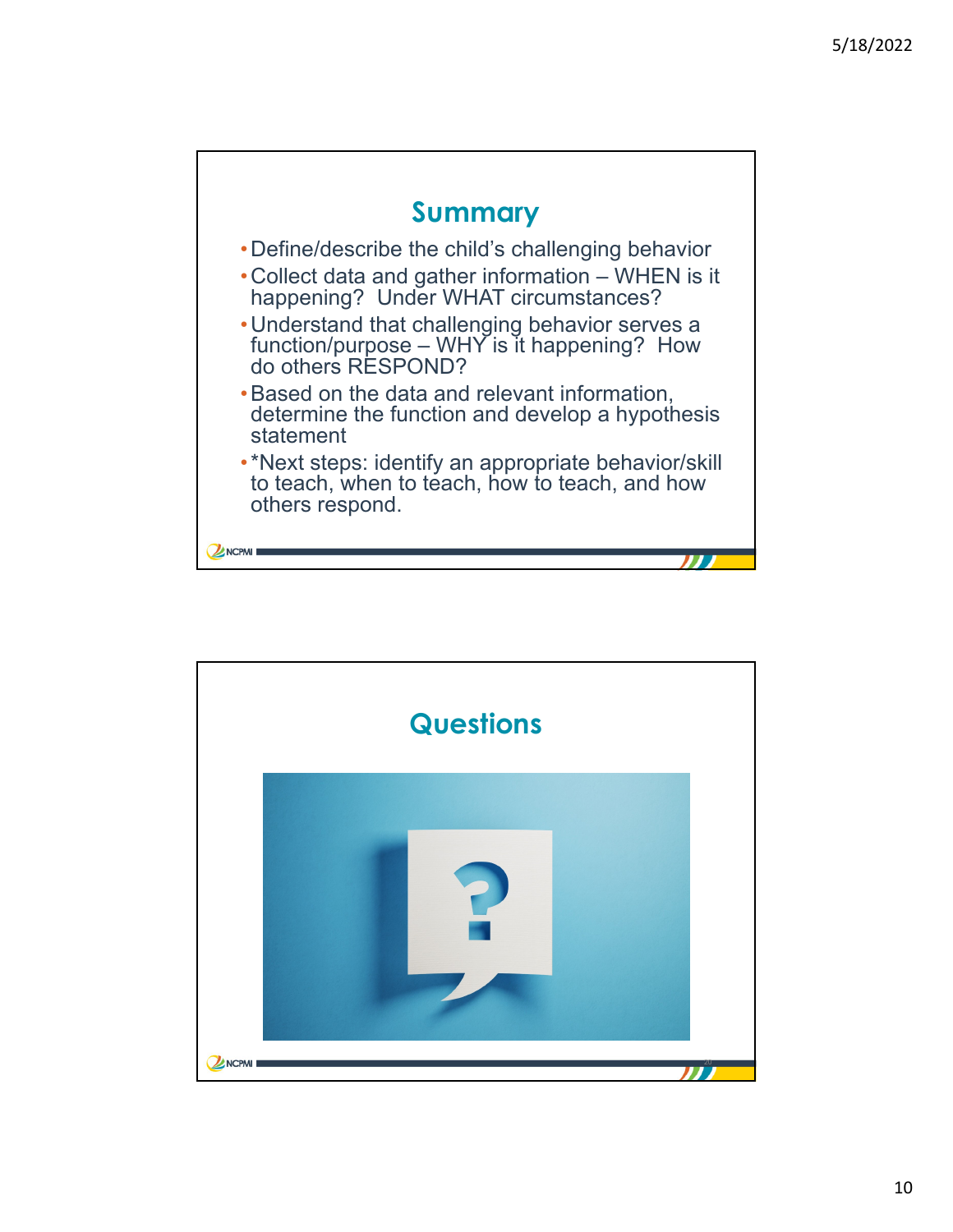